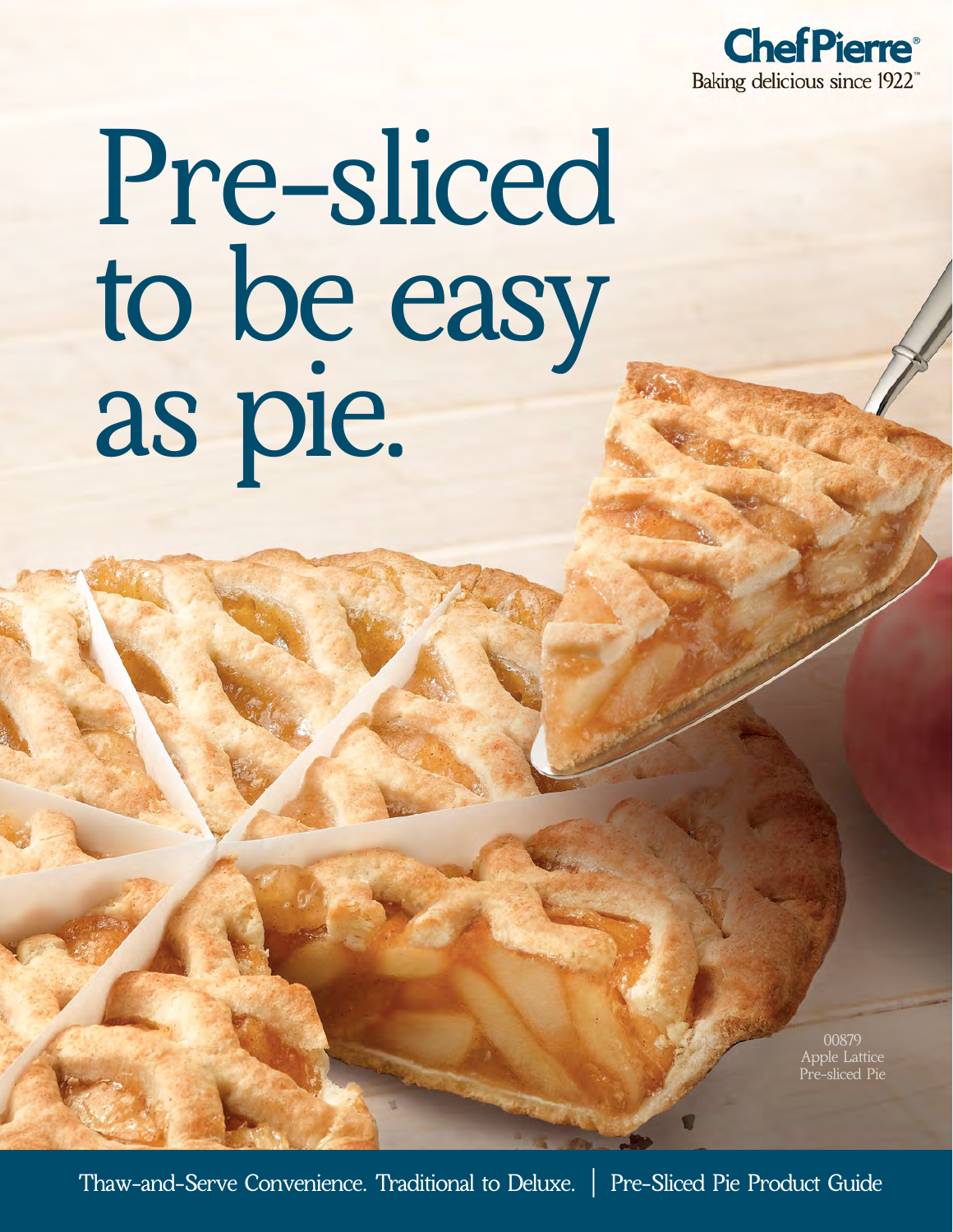## Scrumptious favorites, just serve and save.

From Traditional Fruit and Open Face pies to specialty *Chef Pierre® Hi-Pie®* pies, we make it easier than ever to serve delightful desserts filled with on-trend flavors. Thaw-and-serve convenience saves extra labor, while perfectly pre-sliced portions eliminate broken crust and unusable pieces. Simply plate each delicious slice and share in no time.

Chef Pierre® is the *#1 brand* of Foodservice pies.<sup>1</sup>

*1 in 5 operators* plan to incorporate seasonal flavors into their pie and cobbler offerings in the coming year.<sup>2</sup>

 Nearly *half of consumers (48%)* would consider ordering pie if it was on the menu. $3$ 

#### SAVE LABOR & REDUCE WASTE With Pre-Sliced Pies

UN-SLICED PIE SLICED PIE COST/PIE \$5.96  $$6.55$ **WASTE/PIE**  $$0.60$ LABOR COST  $$0.00$  $$0.87$ ACTUAL COST  $$0.43$  $$7.43$ SAVINGS/PIE \$6.98  $$0.45$ SAVE UP TO \$486/YEAR

ASK US HOW MUCH YOU COULD SAVE!

### Gourmet Fruit Hi-Pie® Desserts

09366 Dutch Apple Pre-Sliced Hi-Pie®

#### OVER A POUND OF PURE JOY IN EVERY PIE

We bake more than a pound of real fruit into every single Pre-Sliced *Hi-Pie®* Dessert – all naturally sweetened with no artificial colors or flavors.

## Clean Label

Naturally Sweetened & No Artificial Colors or Flavors

## Traditional Fruit

#### PICKED AT THE PEAK OF DELICIOUSNESS

09374 Cherry Lattice Pre-Sliced Pie

Ripe, fresh-picked fruit fills each Pre-Sliced Fruit Pie with sweet goodness that's bursting with flavor.

1 NPD SupplyTrack 2022 2 Datassential Dessert Keynote 2021 3 Technomic, U.S. Dessert Consumer Trend Report, 2021

\*Calculation based upon loss of one full slice on an un-sliced fruit pie and 7 minutes to plate un-sliced vs. 3.5 minutes to plate sliced pie<br>(@\$7.50/hour labor rate). Annual savings based on selling 30 slices (3 whole pie